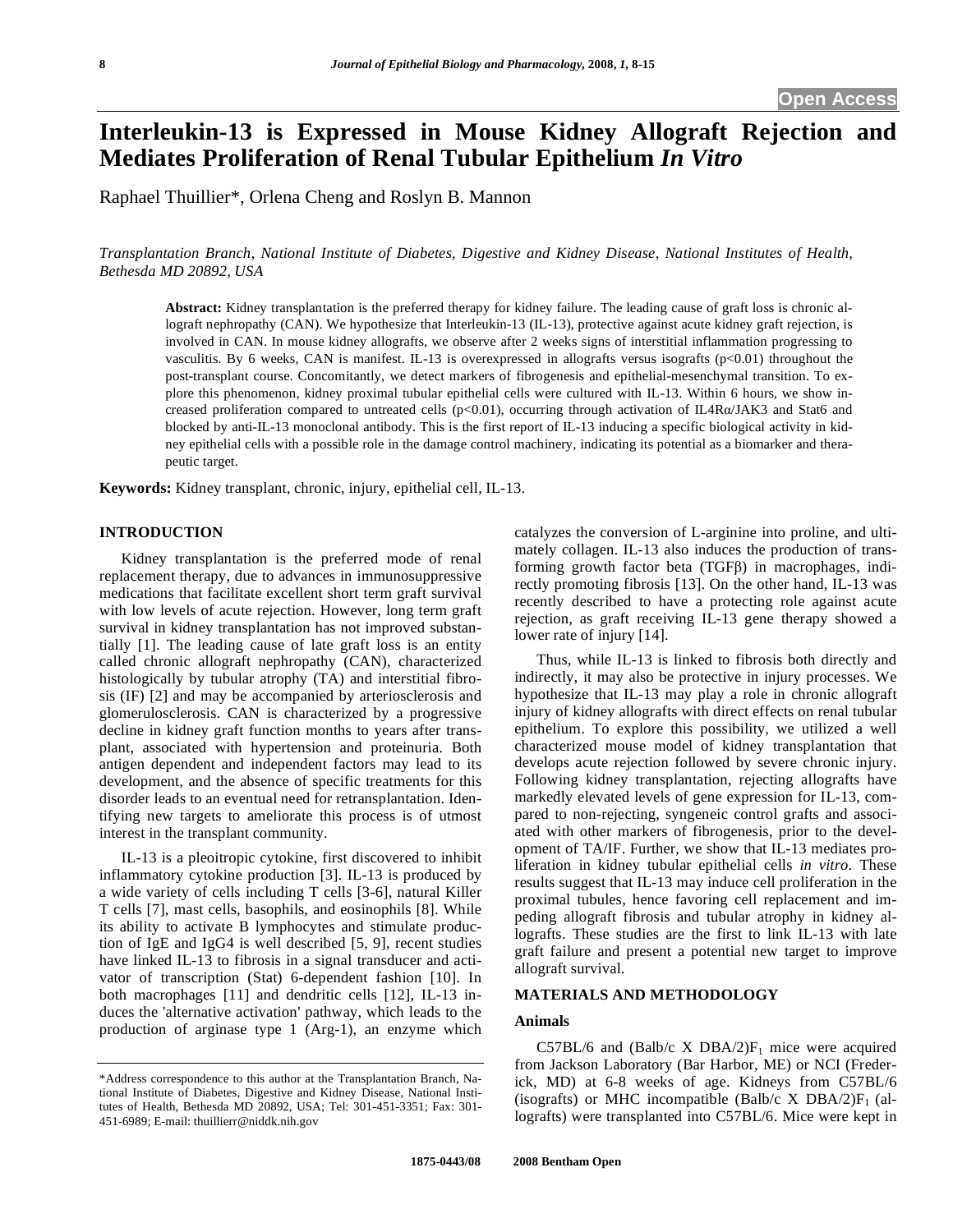#### **Mouse Kidney Transplantation**

 Vascularized kidney transplants were performed as previously described [15]. Briefly, mice were anesthetized with isoflurane, and the donor kidney, ureter, and half of the bladder were harvested *en bloc*, including the renal artery with a small aortic cuff and the renal vein with a small caval cuff. These vascular cuffs were anastomosed to the recipient abdominal aorta and vena cava, respectively, below the level of the native renal vessels. Total cold ischemic time averaged 30-35 minutes. Donor and recipient bladders were attached dome to dome. The right native kidney was removed at the time of transplantation and the left native kidney was removed 7 days later. Overall surgical mortality was approximately 15%, and there were no significant differences in perioperative mortality between the experimental groups. Mice were sacrificed at 2, 4, and 6 weeks post transplantation for further studies. Six animals were studied in each group. No immunosuppression was given as the grafts have prolonged survival with about 20% survival of all allografted animals at 6 weeks.

#### **Cell Culture**

 Mouse proximal tubule epithelial cell line (MCT, a gift of Dr. Eric Neilson*)* and mouse macrophage cell line RAW264.7 (ATCC, Manassas, VA) were cultured in Dulbecco's Modified Eagle Medium with 4 mM glutamine and 4.5 g glucose per liter, pH 7.1 to 7.2, (DMEM, Invitrogen) with or without 10% Fetal bovine serum (FBS, Invitrogen).

## **Quantitative Real Time PCR Analysis** *In Vivo*

 A portion of the kidney was snap-frozen in liquid nitrogen and processed for RNA extraction using Trizol (Invitrogen, Carlsbad, CA). *In Vitro*: Cell culture experiments were stopped at 6, 24, or 48 hours. The media was removed and cells lysed using Trizol and processed for RNA extraction. For all samples, genomic DNA was removed using DNAfree kit (Ambion, Austin, TX). Each cDNA template for RT-PCR was prepared by first-strand reverse transcription using random primers (First-strand cDNA synthesis kit; Roche, Indianapolis, IN). TaqMan PCR assays was performed in du/triplicate with 10ng total cDNA templates in 96-well optical plates on an ABI Prism 7700 Sequence Detection System following the manufacturer's recommendations (PE Applied Biosystems, Foster City, CA). Murine TaqMan gene expression assays were purchased from PE Applied Biosystems. For each sample, an amplification plot was generated, displaying an increase in the reporter dye fluorescence  $(\Delta Rn)$ with each PCR cycle. A threshold cycle  $(C_t)$  value was calculated, which was the PCR cycle number at which fluorescence reached threshold, based on baseline variability data in the first 15 cycles. Delta-Ct for each gene target was obtained by subtracting the Ct value of 18S rRNA from that of the gene target. Finally, the level of mRNA expression relative to expression in isografts was obtained by the following equation:

Relative expression =  $2^{-(dCt \text{ of target in treatment group}-dCt \text{ of target in normal})}$ tissue)

# **Polymerase Chain Reaction**

 PCR was performed using the HotStarTaq kit (Qiagen, Valencia, CA), following the manufacturer's recommendations. Primers for IL-13Ralpha1 were designed from the full cDNA sequence (NM\_133990) using Oligoperfect designer (Invitrogen) to obtain a 1105 bp long product. Forward primer**:** T T G G T G C T G C T A C T G T G G A C, reverse primer: C A G G A T C A G G A A T T G G A G G A. PCR products were run on a 1.2% agarose gel and photographed using a Kodak image 1D station (Kodak, New Haven, CT).

#### **Cell Proliferation and Viability**

 Cells were seeded (50,000 cells/mL) and cultured for 24 hours, then washed with medium without serum and kept 24h in a serum depleted environment. Cell proliferation was measured by following BrdU incorporation using a colorimetric ELISA test (Roche). Cells were cultured with BrdU labeling reagent in the appropriate media, the reaction was stopped at different time and the plates processed following the manufacturer's protocol. Signaling studies used mouse rIL-13 (Biosource. Camarillo, CA) with or without Rat anti mouse IL-13 monoclonal antibody (500ng/mL, Sigma, St Louis, IL), Rabbit polyclonal anti  $TGF\beta$  antibody (175ng/mL, Cell Signaling Technology, Danvers, MA) as well as the inhibitors A-81-01 (1μM, Sigma), Leflunomide (50μM, Sigma) and LY294002 (50μM, Biosource). Oligonucleotide (ODN) were also used in BrdU assays, for which cells were transfected with 300pmol sense or antisense ODN specific to the Stat6 promoter, previously shown to significantly reduce Stat6 protein expression [16]. Transfection was performed using Lipofectamin 2000 (Invitrogen), following the manufacturer's recommendations Cell viability was measured using the Cell Proliferation Kit II (XTT) (Roche). Briefly, the cultured cells were exposed at different times to a yellow tetrazolium salt XTT solution. The salt molecules are cleaved by mitochondrial dehydrogenases into an orange formazan dye. This dye is quantified by a Victor3 plate reader (PerkinElmen, Boston, MA) at 490nm. This assay also reflects proliferation.

## **TGF1 Measurement**

 Transforming growth factor concentration was measured using the multispecies  $TGF- $\beta$ 1 immunoassay ELISA kit$ (Biosource). Medium from cells cultured with or without IL-13 (0.1ng/mL) was isolated at different time points and processed following the manufacturer's recommendations. The resulting colorimetric reaction was quantified using a Victor3 (PerkinElmer) plate reader at 450nm. 3 experiments were performed in duplicate, and the results are expressed as  $mean \pm SEM$ .

## **Western Blot Analysis**

 Cells were lysed in RIPA lysis buffer (Santa Cruz Biotechnology, Santa Cruz, CA) per the manufacturer's guidelines. Samples were loaded Laemmli Sample buffer (Bio-Rad, Hercules, CA) on a NuPage 4-12% Bis-Tris gel (Invitrogen). Proteins were transferred onto PVDF membrane (GE Healthcare Bio-Sciences, Uppsala, Sweden). The mem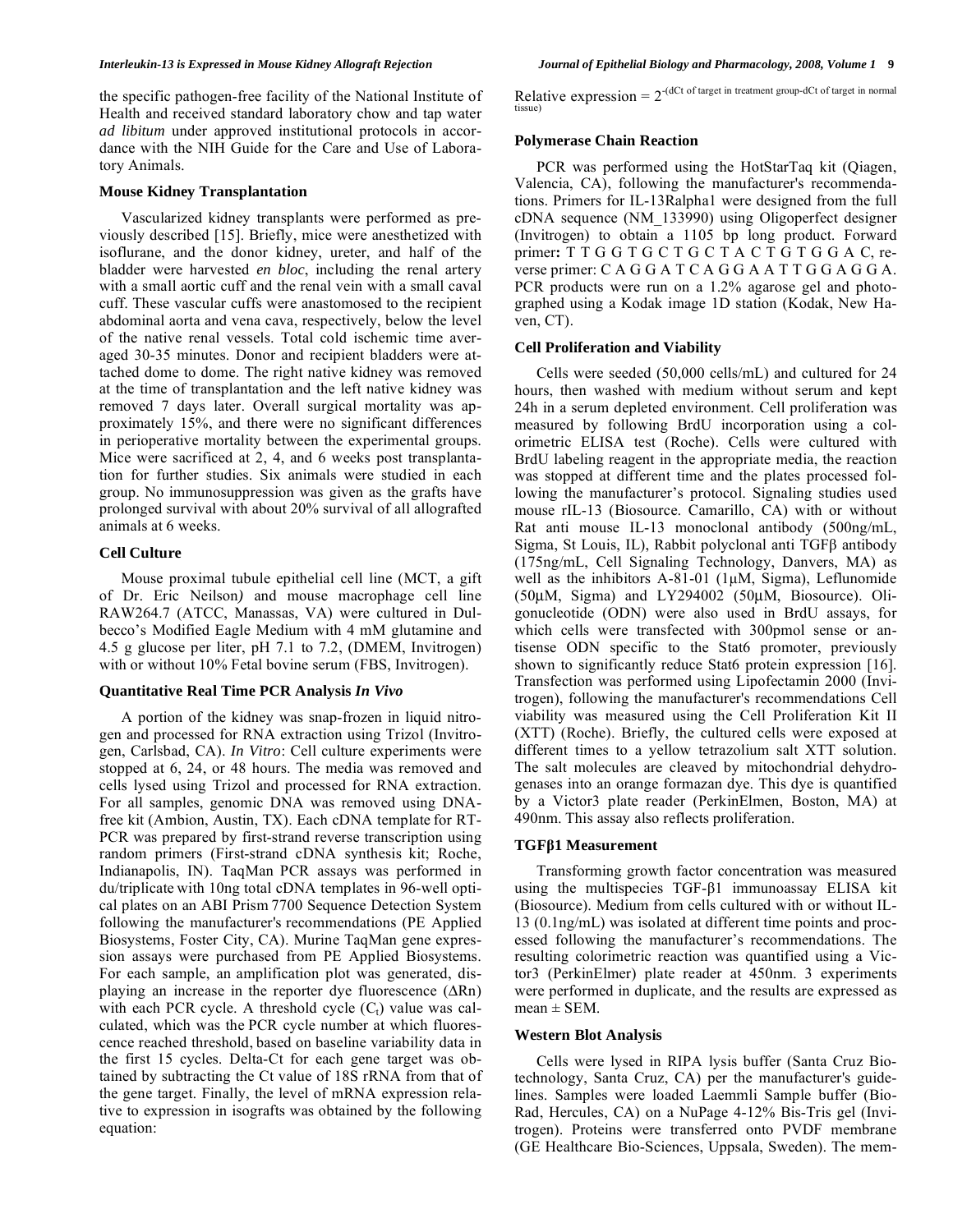brane was incubated with Phospho-Stat6 and Stat6 antibody (Cell Signaling Technology, Danvers, MA) and fitting secondary antibodies. Detection was performed with Supersignal West Femto reagents (Pierce, Rockford, IL) and development with a Kodak image 1D station (Kodak). Quantitation of the protein bands was performed using the Kodak 1D imaging analysis software (Kodak). Normalization to protein loading was performed with G3PDH antibody (Chemicon international, Temecula, CA) on the same blot, after membrane-stripping.

#### **Statistical Analysis**

Data are shown as mean  $\pm$  SEM. Two-sided T -test was used for comparison between two groups, with significance defined as  $p < 0.05$ .

#### **RESULTS**

# **Il-13 mRNA is Highly Expressed in Rejecting Kidney Allografts**

 As we have previously described [17], fully-MHC mismatched kidney allografts develop acute rejection at 2 weeks (Fig. **1A**) with marked interstitial inflammation consisting of lymphocytes and macrophages (data not shown). This inflammatory injury persists, and by 6 weeks, is accompanied



**Fig. (1).** Mouse kidney allografts develop acute rejection and subsequent tubular atrophy and interstitial fibrosis. Periodic Acid Schiff staining of 2 week old allograft (**A**) demonstrating marked inflammatory cell infiltration compared to the normal histology of an isograft (**B**). At 6 weeks, allografts demonstrate ongoing inflammation and tubular atrophy and interstitial fibrosis (**C**), compared to the relatively normal isografts (**D**). Magnification: 200x. Gene expression for IL-13 in allografts at 2 weeks (open bars) and 6 weeks (solid bars) determined by real time PCR. Results are expressed relative to isografted kidney as mean  $\pm$  SEM (n=4). \*p<0.05;  $\eta$  p<0.01;  $\uparrow$  p<0.001 compared to isografted kidneys.

by tubular atrophy and interstitial fibrosis (Fig. **1C**). In contrast, isografts retain relatively normal histology throughout the post transplant period (Fig. **1B** and **1D**). Accompanying these histological changes is a dramatic elevation in intragraft gene expression for IL-13 (Fig. **1E**).

 At 2 weeks, expression in allografts is markedly upregulated  $(1.8 \times 10^5 \pm 0.6 \times 10^5$  fold) compared to isografts (p<0.01), and remains elevated through 6 weeks  $(6.2 \times 10^5 \pm 1.5 \times 10^5$  fold; p<0.01). Moreover, there is associated increased expression in allografts at both 2 and 6 weeks of Phoxp47 (18.4±3.4 fold and  $31.2\pm6.0$ -fold, respectively; p<0.01), a marker of reactive oxygen species production, PAI-1 (6.6±0.9-fold and 9.2 $\pm$ 2.1-fold, respectively, p<0.01), fibronectin (5.3 $\pm$ 1.4fold;  $p<0.05$  at 6 weeks) and collagen I $\alpha$ 1 (4.8 $\pm$ 0.6-fold and 14.4 $\pm$ 3.1-fold; p<0.01), markers of fibrosis and S100A4  $(9.8\pm 2.5\text{-}fold$  and  $23.7\pm 5.0\text{-}fold$ ; p<0.01), a marker of epithelial-mesenchymal transition, confirming previous findings [17]. Thus, IL-13 gene expression is induced in rejecting kidney allografts concomitantly with markers indicating a pro-fibrotic milieu.

#### **IL-13R1 is Highly Expressed in Renal Tubular Cells**

 To begin to understand the potential role of IL-13 in kidney allografts, we investigated the actions of IL-13 on tubular epithelial cells, one of the primary targets of immunemediated injury [18]. To determine if tubular epithelial cells had any response to IL-13, we first evaluated for expression of IL-13R $\alpha$ 1, the isoform of the IL-13 receptor that is the known initiator of IL-13 signaling [10], in proximal tubule epithelial cells (PTECs) using the MCT cell line. RAW264.7, a macrophage cell line, was used as a positive control. As shown by agarose gel electrophoresis following PCR, PTECs cells express mRNA for the  $\alpha$ 1 isoform (Fig. **2A**). To determine the extent of expression, we also performed Taqman RT-PCR, calculating  $IL13Ra1$  expression in RAW cells relative to the expression level in PTECs. As shown in Fig.  $(2A)$ , the level of IL-13R $\alpha$ 1 in PTECs is similar to the levels in RAW cells. Thus, renal tubular epithelial cells express the IL-13R $\alpha$ 1 and have the capacity to respond to IL-13.

#### **IL-13 Treatment Promotes PTEC Mitochondrial Activity and Proliferation**

 Following transplantation, epithelial cells are affected not only by ischemic injury but immune mediated injury by lymphocytes. The impact of IL-13 on this process is not known. We thus investigated the effect of IL-13 in cultured PTECs. Small doses of IL-13 (0.01fg/mL to 0.1pg/mL) were added to serum deprived PTEC cells**.** At the lowest dose of 0.1 fg/mL of IL-13, after only 6h of stimulation, XTT cleavage increased by 110.8±1.8% of control, (p<0.001; Fig. **2B**), indicating enhanced viability and/or proliferation. To confirm that the XTT cleavage indicates increased cell proliferation, we performed a BrdU incorporation assay over a wide range of dilutions (Fig. **2C**). At 6 hours of IL-13 treatment, PTEC proliferation rate increased by 10% at 0.1fg/mL, peaking at  $113.5\pm4.37\%$  of control (p<0.05) at 1pg/mL.

 To determine the specificity of this response to IL-13, we measured proliferation by IL-13 with and without monoclonal antibody directed against mouse IL-13 (Fig. **2D**). While PTEC basal proliferation was unaffected by IL-13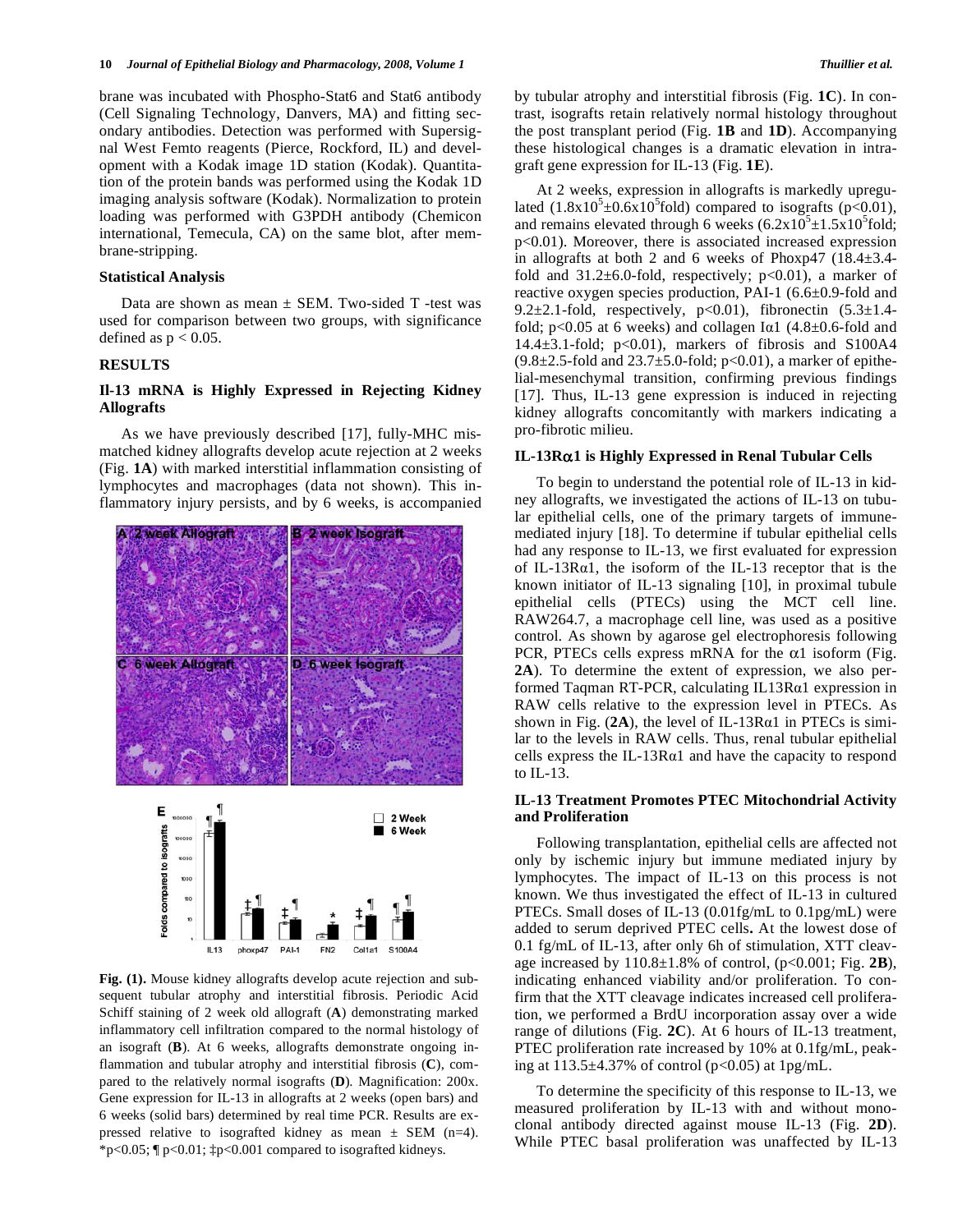

**Fig. (2).** Expression of IL-13R $\alpha$ 1 and response of tubular epithelial cells to IL-13 treatment. Gene expression for the receptor is shown by agarose gel electrophoresis (A, top) and by real-time PCR (A, bottom panel) in both resting PTEC proximal tubular epithelial cells and RAW macrophages. Results are expressed as folds over PTEC as mean  $\pm$  SEM (n=3). B. XTT viability assays on PTEC cells cultured in DMEM + 10% FBS for 6 hours with a gradient of IL-13 (0.01fg/mL to 0.1pg/mL). Assays were conducted as described in material and methods and are results expressed as mean  $\pm$  SEM for 6 separate experiments. There is an increase in cell viability with IL-13 stimulation, starting at 0.1fg/mL. C. Cell proliferation assay measured by BrdU incorporation on PTEC cells stimulated with increasing concentrations of rIL13, according to methods. Results are expressed as mean ± SEM for 6 separate experiments. IL-13 increases cell proliferation by approximately 10% with exposure to 0.1fg/mL of rIL-13 to a maximum of 13% with 1pg/mL. D. BrdU incorporation assay on PTEC cells comparing resting cells (open bar) with cells stimulated for 6 hours with 0.1pg/mL rIL13 (IL13) with or without 50pg/mL rat anti mouse IL-13 antibody (IL13 mAb). A total of 6 experiments were performed and the results are expressed as the mean  $\pm$  SEM. Following exposure with rIL-13, there was a 20% increase in proliferation compared to resting cells. This effect was completely abrogated by incubation with anti-IL-13 antibody. \*p<0.05; ¶ p<0.01; ‡p<0.001.

specific monoclonal antibody  $(107.2\pm3.6\%$  of control), the induction of proliferation with IL-13 (120.5±3.5% of control) was almost completely blocked by co-incubation with anti-IL-13 antibody (106.8±2.8% of control).

## **IL-13 Induced-Proliferation is Independent of TGF Production**

 As IL-13 is known to induce transforming growth factor beta (TGF $\beta$ ) production [13], we next measured the production of TGFß in the culture supernatant of PTECs. At 2 hours,  $262.8 \pm 38.9$  ng/mL of active TGF $\beta$  was measured in the supernatant. At 48 hours, PTECs continued to produce substantial levels of TGF $\beta$  (556.0±15.7ng/mL; p<0.01 compared to 2 hours). Exposure to IL-13 treatment (0.1ng/mL) for 48 hours resulted in  $544.0 \pm 9.0$  ng/mL TGF $\beta$  measured, not different from untreated cells. To further explore the dependence of proliferation on TGF<sub>B</sub> expression, cells were cocultured in the presence of A-81-01, a specific inhibitor of ALK5, a component of the TGF $\beta$  receptor complex. Based on BrdU incorporation, incubation with A-81-01 did not mitigate IL-13 driven proliferation (125.3±6.1% of control) compared to the level of proliferation mediated by IL-13 alone (123.6±4.7% of control; p=NS). Similarly, neutralization of  $TGF\beta$  in the media through the use of a polyclonal antibody specific to TGF $\beta$  (all isoforms), as described in the methods, had no effect IL-13 mediated proliferation (124.4 ±5.1% of control) compared to treatment with IL-13 alone  $(125.3\pm6.1\%$  of control). Thus, in renal tubular epithelial cells, IL-13 induced proliferation appears independent of TGFß production.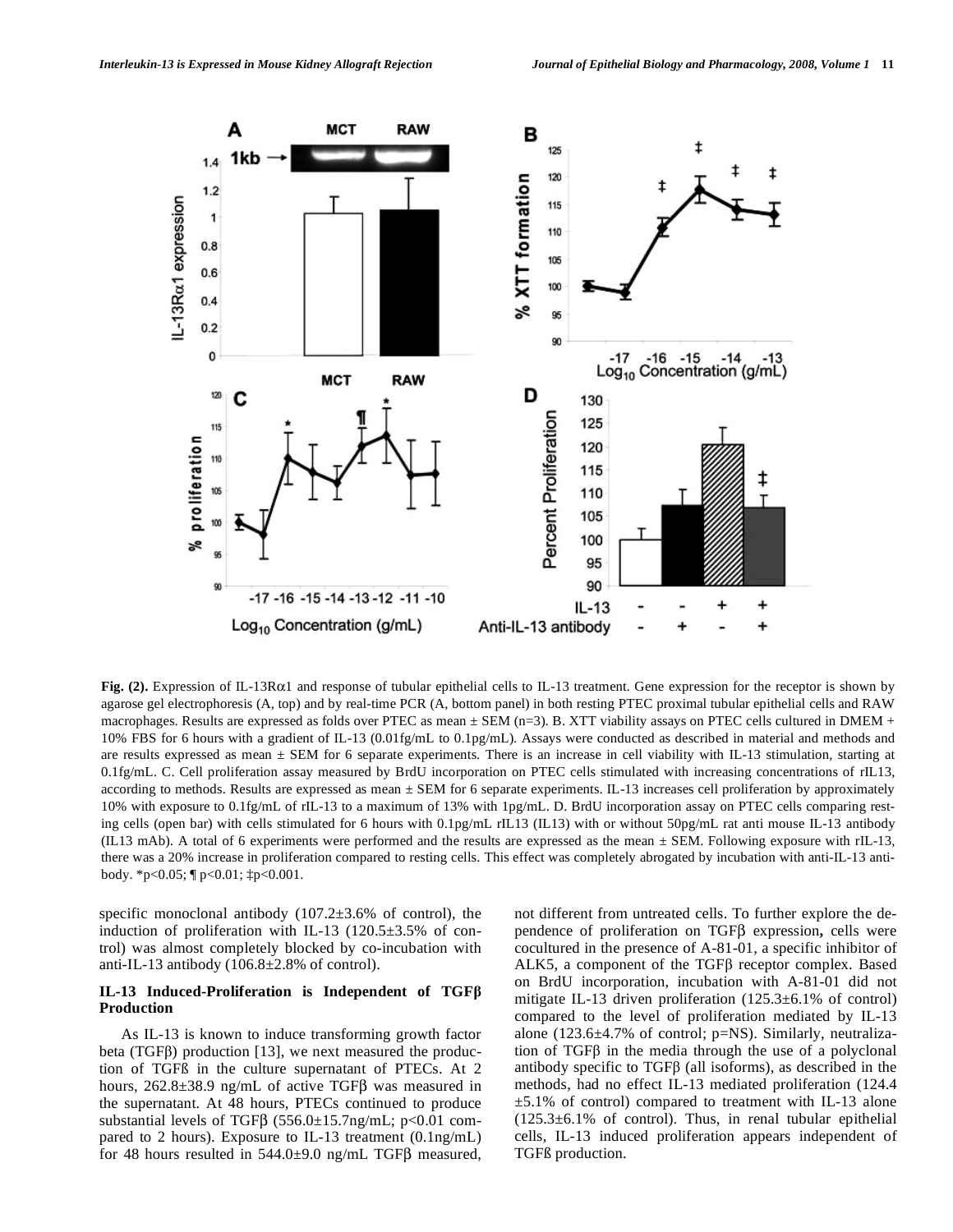#### **IL-13 Signaling Through its Receptor**

 The signaling pathway for IL-13 is complex and includes the primary receptor, IL-13R $\alpha$ 1, which once bound induces recruitment of IL-4 receptor alpha 1 (IL4R $\alpha$ 1), forming a high affinity heterodimer called IL-13R [19-21]. Heterodimerization induces the activation of Janus kinases linked to each chains (TYK2, JAK1 and JAK3), activation and translocation of Stat 6 [7, 22]. Additionally, IL4R $\alpha$ 1 on activation may activate the p180 unit of phosphoinositol-3 kinase (PI3 kinase) [23].

 To assess whether a unique signaling pathway exists in renal tubular epithelium, we analyzed inhibitors of signaling pathways for known IL-13R signaling pathways. To determine if heterodimer signaling was present, we exposed cells to leflunomide, a known inhibitor of IL4R $\alpha$  and JAK3 [24]. As shown in Fig. (**3A**), treatment with 50 μM leflunomide reduced IL-13 induced PTEC proliferation by 40±5.5% (p<0.001) compared to IL-13 alone. Blockade of PI3-kinase using 50 μM of the specific inhibitor LY294002 (Fig. **3A**) resulted in a reduction of  $20\pm7.9$  % in proliferation (p<0.05) in IL-13 stimulated PTEC cells. Thus, IL-13 induced proliferation is dependent on heterodimer IL-13R $\alpha$ 1/IL-4R $\alpha$  complex, with activation of P3-kinase.

 To test the activation and translocation of Stat-6, phosphorylated Stat-6 was measured by western blot. When exposed to 0.1pg/mL IL-13, Stat-6 phosphorylation increased by  $140.7\pm16.4\%$  of control (p<0.05) at 15 min and by 132.6 $\pm$ 8.7% of control at 60 minutes (p<0.01). The functional relevance of this activation was further assessed by an oligonucleotide (ODN) strategy [16]. First, antisense ODN reduced the Stat6 protein levels to 69.9±5.6% of control, p<0.001 of control over three independent experiments (Fig. **3C**). Moreover, while sense ODN did not affect the level of IL-13 stimulated PTEC proliferation (Fig. **3D**), incubation with antisense oligonucleotide inhibited IL-13-induced proliferation by  $15.8 + (-0.5\%$  (p<0.001). Thus IL-13 induces Stat6 phosphorylation, a protein without which IL-13 induced proliferation is not possible. These results show that IL-13 exercise its proliferative effect on PTECs through its described signaling pathway: IL4R $\alpha$ /JAK3, PI3-kinase and Stat6.

#### **IL-13 does not Mediate Epithelial-Mesenchymal Transition (EMT) of PTECs**

 To address whether IL-13 may directly initiate a profibrotic response *via* the PTEC expressed receptor, we evaluated gene expression for a number of molecules associated



**Fig. (3).** IL-13 signals through standard IL-13R signaling pathways in renal tubular epithelial cells. In A, cell proliferation measured by BrdU incorporation assay on PTEC cells stimulated for 6 hours with 0.1pg/mL rIL13 (IL13) in the absence or presence of leflunomide or PI3-kinase inhibitor LY294002. Results shown are mean +/- SEM of 12 experiments. There was a marked suppression of IL-13 induced proliferation with both of these agents. B. Representative blot with Phospho-Stat6 (Pst6) staining (B, top lanes) and Glyceraldehyde 3 Phosphate Dehydrogenase (G3PDH) as a control (B, bottom lanes). Signal quantification by Kodak Image 1D station of 3 independent experiments is shown below. IL-13 induces Stat6 phosphorylation 15 and 60 minutes following exposure on PTEC cells. In C, depletion of Stat6 protein level in PTECs by transfection of an antisens nucleotide is demonstrated by western blot. BrdU incorporation of PTEC transfected with a sense ODN or an antisense ODN against the Stat6 promoter, with or without 20ng/mL IL-13 (panel D). Antisense transfection abrogated IL-13-induced proliferation while sense had no effect. \*p<0.05;  $\eta$  p<0.01;  $\dot{\tau}$  p<0.001.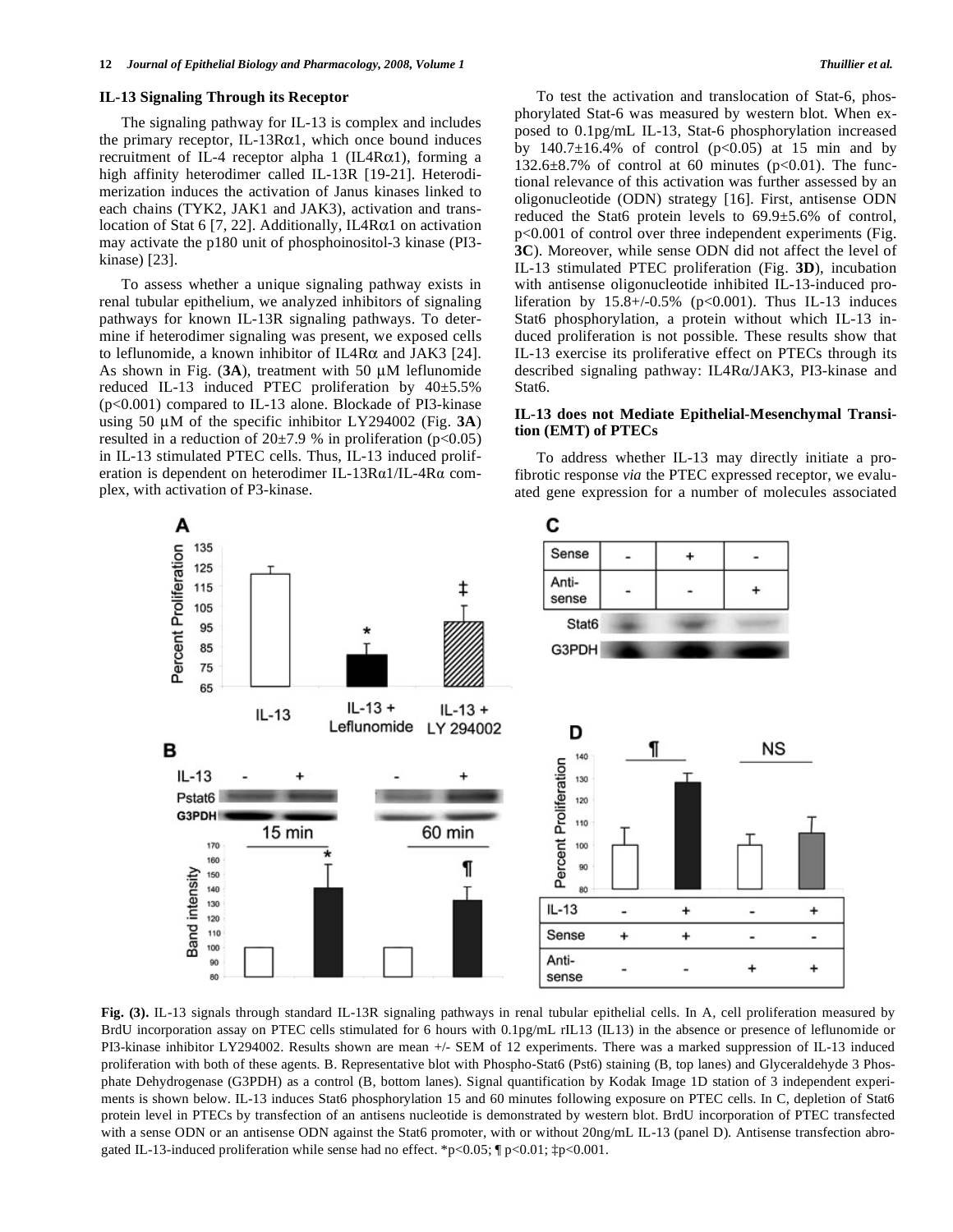| Genes       | <b>6 hours culture</b> |               |             | 24 hours culture |               |              | <b>48 hours culture</b> |               |      |
|-------------|------------------------|---------------|-------------|------------------|---------------|--------------|-------------------------|---------------|------|
|             | <b>Control</b>         | $IL-13$       | $\mathbf P$ | Control          | $IL-13$       | $\mathbf{P}$ | Control                 | $IL-13$       | P    |
| TGFß        | $1.2 \pm 0.3$          | $1.2 \pm 0.6$ | 0.89        | $1.3 \pm 1.1$    | $0.5 \pm 0.3$ | 0.10         | $1.2 \pm 0.7$           | $1.2 \pm 0.4$ | 0.99 |
| <b>CTGF</b> | $1.2 \pm 0.4$          | $1.7 \pm 0.7$ | 0.42        | $1.1 \pm 0.4$    | $1.5 \pm 0.7$ | 0.16         | $1.1 \pm 0.6$           | $1.5 \pm 0.3$ | 0.21 |
| S100A4      | $1.2 \pm 0.4$          | $1.0 \pm 0.2$ | 0.60        | $1.0 \pm 0.4$    | $2.8 \pm 1.5$ | 0.02         | $1.1 \pm 0.4$           | $1.3 \pm 0.4$ | 0.41 |
| IGF1        | $1.1 \pm 0.3$          | $1.6 \pm 0.3$ | 0.10        | n/d              | n/d           | n/d          | n/d                     | n/d           | n/d  |
| αSMA        | $1.1 \pm 0.3$          | $1.8 \pm 0.5$ | 0.07        | $1.0 \pm 0.4$    | $0.9 \pm 0.8$ | 0.79         | $1.5 \pm 1.3$           | $2.5 \pm 3.3$ | 0.58 |
| Vimentin    | $1.2 \pm 0.4$          | $1.3 \pm 0.3$ | 0.70        | $1.1 \pm 0.7$    | $5.6 \pm 2.9$ | 0.004        | $1.0 \pm 0.2$           | $1.1 \pm 0.4$ | 0.69 |
| Fibronectin | $1.2 \pm 0.4$          | $1.0 \pm 0.3$ | 0.62        | $1.0 \pm 0.2$    | $1.1 \pm 0.4$ | 0.69         | $1.0 \pm 0.3$           | $0.9 + 0.2$   | 0.38 |
| E-cadherin  | $1.1 \pm 0.2$          | $2.2 \pm 0.9$ | 0.11        | $1.1 \pm 0.5$    | $2.8 \pm 1.5$ | 0.02         | $1.1 \pm 0.5$           | $1.3 \pm 0.5$ | 0.51 |
| MMP9        | $1.1 \pm 0.2$          | $0.7 \pm 0.1$ | 0.05        | n/d              | n/d           | n/d          | n/d                     | n/d           | n/d  |
| Bmp7        | $1.1 \pm 0.2$          | $1.5 \pm 0.5$ | 0.27        | $1.3 \pm 0.9$    | $1.1 \pm 0.8$ | 0.72         | $1.0 \pm 0.2$           | $0.8 \pm 0.1$ | 0.11 |

**Table 1. Gene Expression Analysis in PTECs Following 20ng/mL IL-13 Exposure** 

Results are expressed as fold over expression in untreated control cells (mean±SEM) and a mean of 3 separate experiments. n/d: marker not detected.

with fibrosis and EMT in the kidney. As shown in Table **1**, exposure of PTECs for 6 hours with 20 ng/mL of IL-13 did not induce any significant changes in expression of growth factors CTGF, IGF1 and TGF $\beta$ , nor EMT markers S100A4, SMA, vimentin, E-cadherin, or fibronectin. Negative regulator BMP7 was also unaffected. However, there was a modest but significant decrease in expression in MMP-9 following IL-13 treatment. At 24 hours, expression of EMT markers S100A4 and vimentin were increased significantly, but accompanied also by an upregulation of E-cadherin. However, at 48 hours, these transcriptional differences between PTECs cultured alone or with 20ng/mL IL-13 were not sustained. Thus, IL-13 does not directly mediate a durable profibrotic response in PTECs.

## **DISCUSSION**

 The etiology of chronic allograft injury and the development of tubular atrophy and interstitial fibrosis are not clear. At the center of this injury are tubular epithelial cells, which may undergo epithelial-mesenchymal transition (EMT), a critical event in fibrogenesis of kidney grafts [25, 26]. Through this process, tubular epithelial cells may lose their epithelial properties, and adopt a mesenchymal phenotype leading towards cell proliferation, migration out of the tubule, and formation of a pro-fibrotic machinery inside as well as outside of the tubule [26-33]. Real time PCR analysis of the gene expression profile in PTECs stimulated with IL-13 at 24 hours demonstrates upregulation of two markers for EMT but with over-expression of E-cadherin, which is not supportive of EMT. Moreover, these changes are not sustained over time and thus we cannot draw a firm conclusion regarding the direct influence of IL-13 on EMT or fibrosis in these cells. IL-13 impact on proliferation could play a role in the proliferative phase of EMT, therefore accelerating the pace of mesenchymal cell production and potentially aggravating fibrosis. On the other hand, as cell proliferation is integral to recovery of tubular damage, IL-13 may limit the extent of the injury, promoting replacement of dead and apoptotic cells, and thus slowing graft deterioration. The

later is in concordance with recent studies by Sandovici *et al.*[14], which indicate that IL-13 gene therapy of kidney graft could attenuate acute allograft rejection, a phenomenon for which IL-13 driven PTEC proliferation may support. Experiments such as depletion of IL-13 *in vivo* using antibodies [6] or chimeric protein [34] could provide clues towards determining the exact role played by this cytokine. Th2 cytokines have been typically associated with T cell proliferation, stimulation of B cells including immunoglobulin production and the allergic response [35]. While Th2 associated fibrosis has been noted, the mechanism of this response remains unclear and a direct effect of a T cell based cytokine on epithelial cells as we have demonstrated here is uncommon. Recent studies suggest that IL-13 induces fibrosis *via* a TGF<sub>B</sub> dependent mechanism in association with  $TGF\beta$  activation [13]. Our studies did not demonstrate an induction of TGF $\beta$  transcription, and this difference may be related to the fact that purified epithelial cells were used whereas prior observations were *in vivo*, with a macrophagerich milieu. We also tested the effect of IL-4, another Th-2 cytokine which shares a common receptor chain with IL-13, and found a similar potential for inducing proliferation, albeit at a slower pace (24 hours instead of 6 hours, data not shown). Thus Th2 cytokines present within the allograft may not only affect other inflammatory cells within the graft, but may potenciate damage recovery mechanisms by moderating epithelial responses to injury and could thus be contributory to extend the life of the graft. Investigating the influence of the use of immunosuppressive regimes on these processes could permit to better design therapies that are not so detrimental to the long term state of the graft and could potentially harness the power of the immune system towards delaying graft failure.

 With the growing interest in non-invasive diagnostic tools such as mRNA analysis of the urine [36] or the blood [37], particularly with high-throughput techniques [38], there is increasing need for new markers of chronic injury. Particularly of interest for diagnostic purposes, these markers need to allow detection of the disease before the process be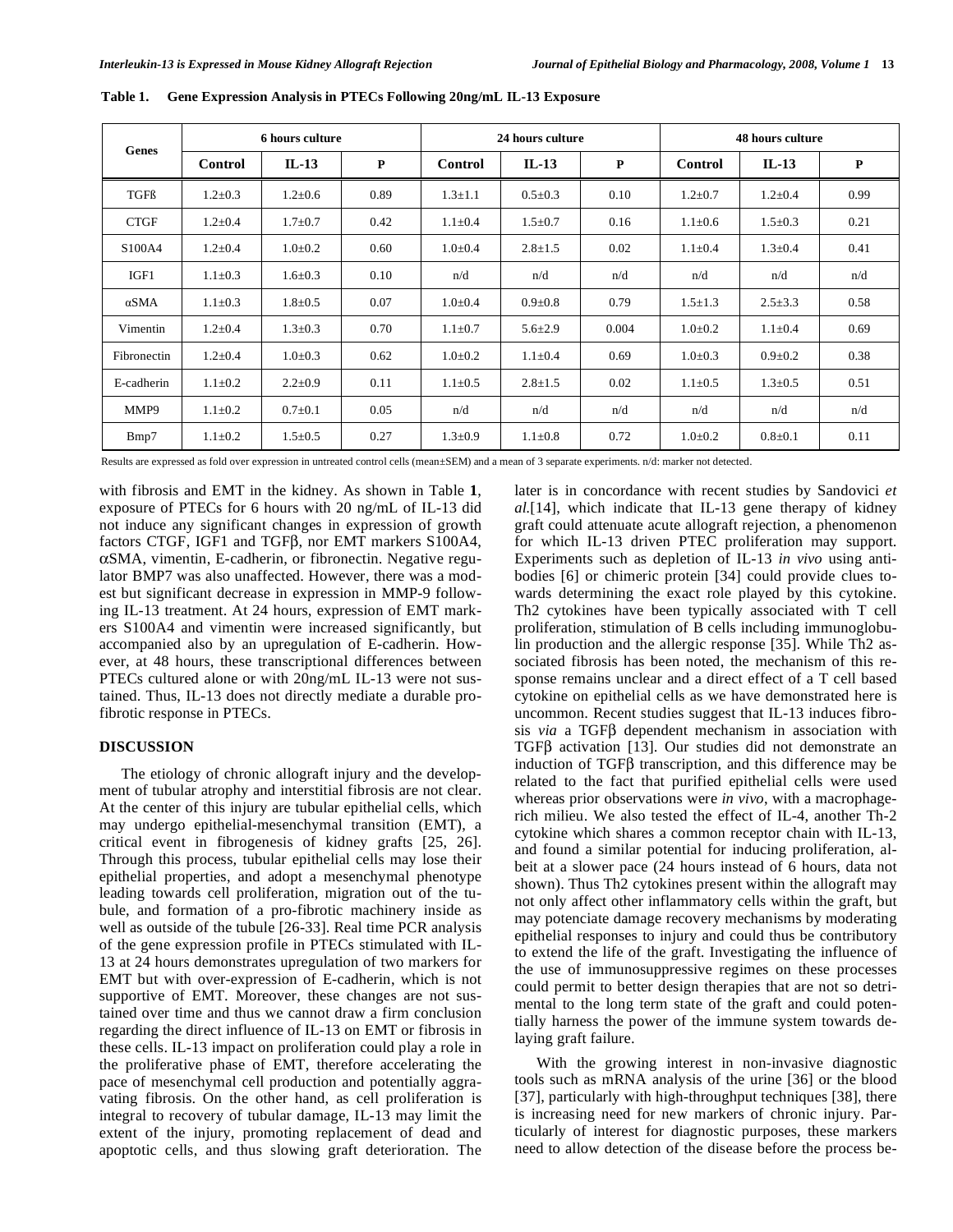comes irreversible. Herein we demonstrate that IL-13 is detected in the graft several weeks before the development of histological features of the injury, and furthermore we demonstrate *in vitro* the direct influence of this factor on PTECs, increasing their proliferation rate and possibly slowing down the injury process. Consequently, investigating the levels of expression of IL-13 in the blood or urine of patients could provide an early sign of developing chronic injury.

# **CONCLUSIONS**

 In kidney transplantation, the leading cause of this graft loss is chronic allograft nephropathy (CAN), histologically characterized by tubular atrophy (TA) and interstitial fibrosis (IF). We demonstrate that in fully-vascularized mouse model of kidney transplantation, allografts show a marked elevation in the gene expression of IL-13 along with markers of chronic injury. Furthermore, we show that *in vitro,* IL-13 induces proximal tubule cell proliferation, suggesting the possible involvement of IL-13 in a mechanisms at the core of damage control during tubular injury. This is the first report of a possible protective biological activity for IL-13 in kidney epithelial cells. Understanding the IL-13 pathway will provide a new diagnostic and therapeutic target for patients with CAN.

#### **CONFLICT OF INTEREST:**

 The authors have had no involvements that might raise the question of bias in the work reported or in the conclusions, implications, or opinions stated.

#### **ACKNOWLEDGEMENTS**

 This work as supported by the intramural research program, National Institute of Diabetes and Digestive and Kidney Diseases (1 Z01 DK062008-05 DIR).

#### **REFERENCES**

- [1] Meier-Kriesche HU, Schold JD, Srinivas TR, Kaplan B. Lack of improvement in renal allograft survival despite a marked decrease in acute rejection rates over the most recent era. Am J Transplant 2004; 4(3): 378-83.
- [2] Racusen LC, Solez K, Colvin RB, *et al*. The Banff 97 working classification of renal allograft pathology. Kidney Int 1999; 55(2): 713-23.
- [3] McKenzie AN, Culpepper JA, de Waal MR, *et al*. Interleukin 13, a T-cell-derived cytokine that regulates human monocyte and B-cell function. Proc Natl Acad Sci USA 1993; 90(8): 3735-39.
- [4] Minty A, Chalon P, Derocq JM, *et al*. Interleukin-13 is a new human lymphokine regulating inflammatory and immune responses. Nature 1993; 362(6417): 248-50.
- [5] Punnonen J, Aversa G, Cocks BG, *et al*. Interleukin 13 induces interleukin 4-independent IgG4 and IgE synthesis and CD23 expression by human B cells. Proc Natl Acad Sci USA 1993; 90(8): 3730-34.
- [6] Yang G, Li L, Volk A, *et al*. Therapeutic dosing with antiinterleukin-13 monoclonal antibody inhibits asthma progression in mice. J Pharmacol Exp Ther 2005; 313(1): 8-15.
- [7] Izuhara K, Arima K. Signal transduction of IL-13 and its role in the pathogenesis of bronchial asthma. Drug News Perspect 2004; 17(2): 91-98.
- [8] Gessner A, Mohrs K, Mohrs M. Mast cells, basophils, and eosinophils acquire constitutive IL-4 and IL-13 transcripts during lineage differentiation that are sufficient for rapid cytokine production. J Immunol 2005; 174(2): 1063-72.
- [9] Mentink-Kane MM, Wynn TA. Opposing roles for IL-13 and IL-13 receptor alpha 2 in health and disease. Immunol Rev 2004; 202: 191-202.
- [10] Wynn TA. IL-13 effector functions. Annu Rev Immunol 2003; 21: 425-56.
- [11] Modolell M, Corraliza IM, Link F, Soler G, Eichmann K. Reciprocal regulation of the nitric oxide synthase/arginase balance in mouse bone marrow-derived macrophages by TH1 and TH2 cytokines. Eur J Immunol 1995; 25(4): 1101-04.
- [12] Munder M, Eichmann K, Moran JM, Centeno F, Soler G, Modolell M. Th1/Th2-regulated expression of arginase isoforms in murine macrophages and dendritic cells. J Immunol 1999; 163(7): 3771- 77.
- [13] Lee CG, Homer RJ, Zhu Z, *et al*. Interleukin-13 induces tissue fibrosis by selectively stimulating and activating transforming growth factor beta(1). J Exp Med 2001; 194(6): 809-21.
- [14] Sandovici M, Deelman LE, van Goor H, Helfrich W, de Zeeuw D, Henning RH. Adenovirus-mediated interleukin-13 gene therapy attenuates acute kidney allograft injury. J Gene Med 2007; 9(12): 1024-32.
- [15] Mannon RB, Nataraj C, Kotzin BL, *et al*. Rejection of kidney allografts by MHC class I-deficient mice. Transplantation 1995; 59(5): 746-55.
- [16] Hill S, Herlaar E, Le Cardinal A, van Heeke G, Nicklin P. Homologous human and murine antisense oligonucleotides targeting stat6. Functional effects on germline cepsilon transcript. Am J Respir Cell Mol Biol 1999; 21(6): 728-37.
- [17] Cheng O, Thuillier R, Sampson E, *et al*. Connective Tissue Growth Factor is a Biomarker and Mediator of Kidney Allograft Fibrosis. Am J Transplant 2006; 6(10): 2292-306.
- [18] Kelley VR, Diaz-Gallo C, Jevnikar AM, Singer GG. Renal tubular epithelial and T cell interactions in autoimmune renal disease. Kidney Int Suppl 1993; 39: S108-15.
- [19] Aman MJ, Tayebi N, Obiri NI, Puri RK, Modi WS, Leonard WJ. cDNA cloning and characterization of the human interleukin 13 receptor alpha chain. J Biol Chem 1996; 271(46): 29265-270.
- [20] Andrews AL, Holloway JW, Puddicombe SM, Holgate ST, Davies DE. Kinetic analysis of the interleukin-13 receptor complex. J Biol Chem 2002; 277(48): 46073-78.
- [21] Miloux B, Laurent P, Bonnin O, *et al*. Cloning of the human IL-13R alpha1 chain and reconstitution with the IL4R alpha of a functional IL-4/IL-13 receptor complex. FEBS Lett 1997; 401(2-3): 163-66.
- [22] Kelly-Welch AE, Hanson EM, Boothby MR, Keegan AD. Interleukin-4 and interleukin-13 signaling connections maps. Science 2003; 300(5625): 1527-28.
- [23] Nelms K, Huang H, Ryan J, Keegan A, Paul WE. Interleukin-4 receptor signalling mechanisms and their biological significance. Adv Exp Med Biol 1998; 452: 37-43.
- [24] Siemasko K, Chong AS, Jack HM, Gong H, Williams JW, Finnegan A. Inhibition of JAK3 and STAT6 tyrosine phosphorylation by the immunosuppressive drug leflunomide leads to a block in IgG1 production. J Immunol 1998; 160(4): 1581-88.
- [25] Djamali A, Reese S, Yracheta J, Oberley T, Hullett D, Becker B. Epithelial-to-mesenchymal transition and oxidative stress in chronic allograft nephropathy. Am J Transplant 2005; 5(3): 500-09.
- [26] Vongwiwatana A, Tasanarong A, Rayner DC, Melk A, Halloran PF. Epithelial to mesenchymal transition during late deterioration of human kidney transplants: the role of tubular cells in fibrogenesis. Am J Transplant 2005; 5(6): 1367-74.
- [27] Iwano M, Plieth D, Danoff TM, Xue C, Okada H, Neilson EG. Evidence that fibroblasts derive from epithelium during tissue fibrosis. J Clin Invest 2002; 110(3): 341-50.
- [28] Kalluri R, Neilson EG. Epithelial-mesenchymal transition and its implications for fibrosis. J Clin Invest 2003; 112(12): 1776-84.
- [29] Lan HY. Tubular epithelial-myofibroblast transdifferentiation mechanisms in proximal tubule cells. Curr Opin Nephrol Hypertens 2003; 12(1): 25-29.
- [30] Liu Y. Epithelial to mesenchymal transition in renal fibrogenesis: pathologic significance, molecular mechanism, and therapeutic intervention. J Am Soc Nephrol 2004; 15(1): 1-12.
- [31] Robertson H, Ali S, McDonnell BJ, Burt AD, Kirby JA. Chronic renal allograft dysfunction: the role of T cell-mediated tubular epithelial to mesenchymal cell transition. J Am Soc Nephrol 2004; 15(2): 390-97.
- [32] Yang J, Liu Y. Dissection of key events in tubular epithelial to myofibroblast transition and its implications in renal interstitial fibrosis. Am J Pathol 2001; 159(4): 1465-75.
- [33] Zeisberg M, Kalluri R. The role of epithelial-to-mesenchymal transition in renal fibrosis. J Mol Med 2004; 82(3): 175-81.